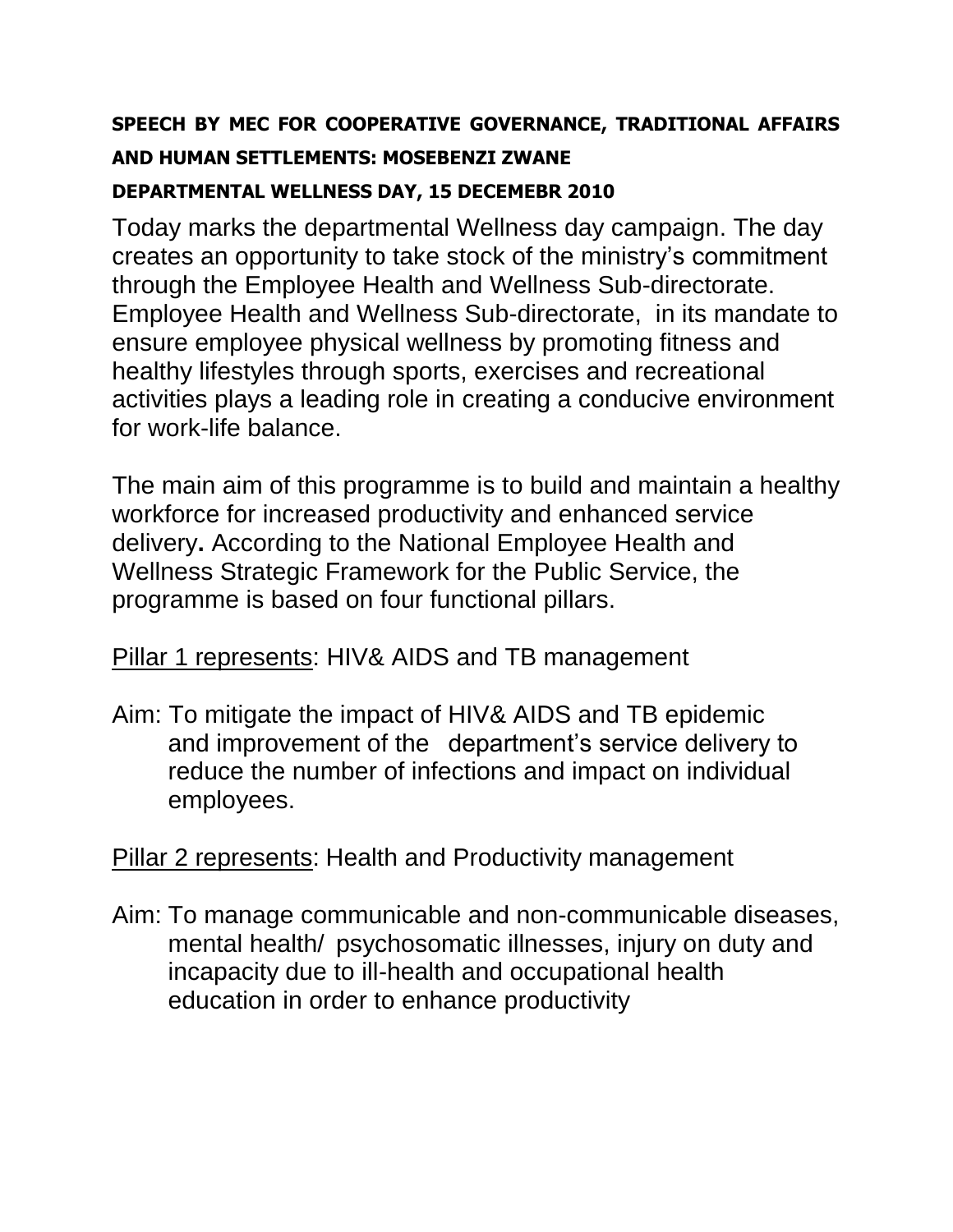## Pillar 3 represents: Safety, Health, Environment, Risk and Quality management

Aim: To anticipate, evaluate, educate and control health hazards in the departments to protect employee's health and wellbeing as well as to safeguard the community at large.(clients)

## Pillar 4 represents: Wellness management

Aim: To provide individual wellness and organisational wellness to improve work-life balance.

The purpose of today's gathering is to give recognition to the integrated wellness approach, most importantly, pillar 1 (HIV& AIDS and TB management ) which derives its mandate from the National Strategic Plan for HIV and AIDS and STIs (NSP), 2007- 2011. The NSP was formulated in response to South Africa's HIV epidemic. The two primary goals of this plan are to reduce the incidence of new infections in our country by half and to ensure that at least 80% of those who are already HIV-positive have access to treatment by 2011.

On the 01<sup>st</sup> December 2009 (World AIDS Day), President Jacob Zuma made the following announcements that have far-reaching implications to public health service provision:

Every South African should know his or her HIV status.